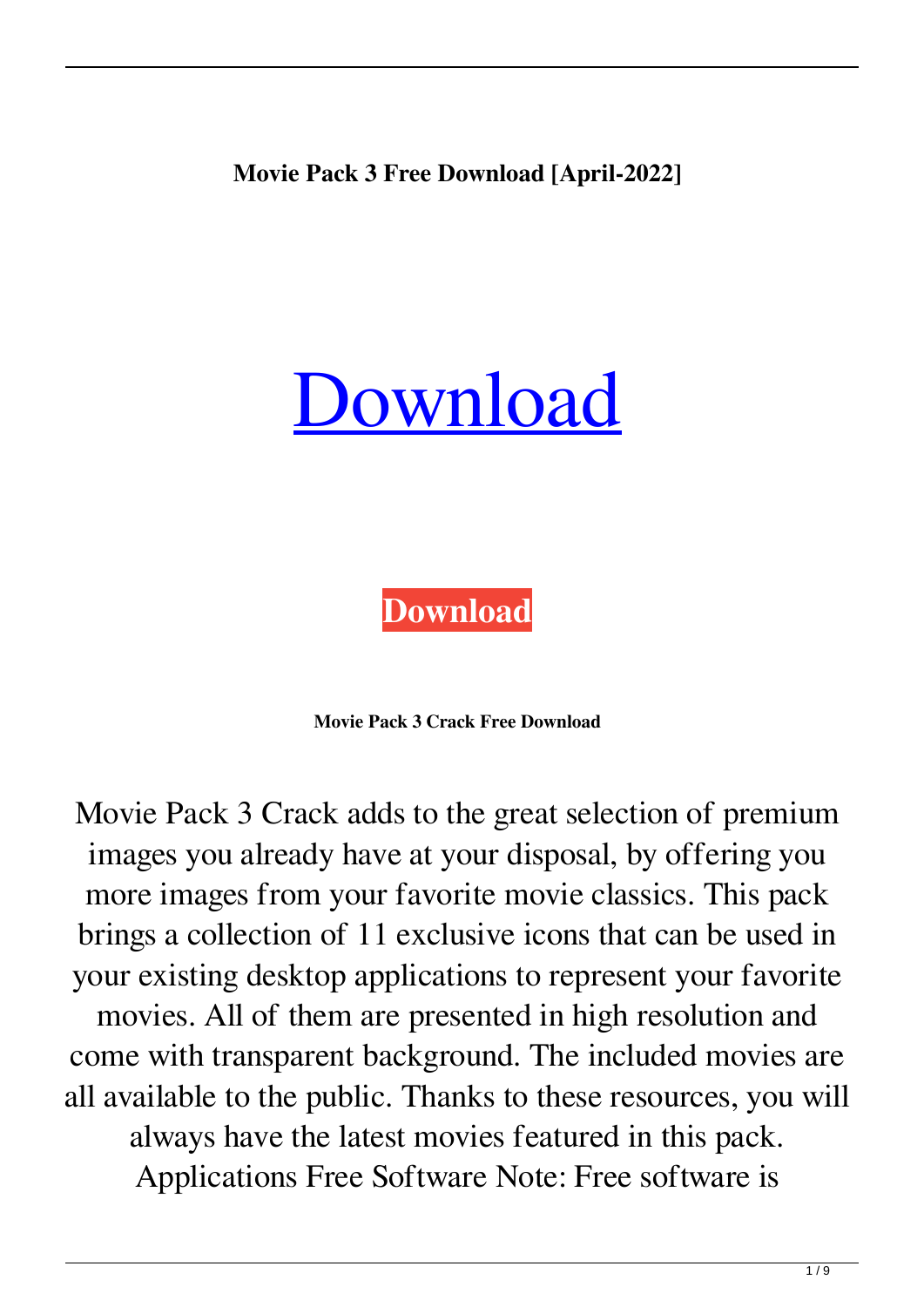completely legal to use and can be freely distributed. However, it is your responsibility to ensure that your copy of free software does not include support for any software, hardware or other products that you do not own./\* \* Copyright (C) 2019-2020 Intel Corporation \* \* SPDX-License-Identifier: MIT \* \*/ #include "shared/source/command\_stream/command\_stream.h" #include "shared/source/helpers/device/device.h" #include "shared/source/helpers/hw\_helper.h" #include "shared/source/helpers/softpipe\_wrapper.h" #include "shared/test/unit\_test/helpers/command\_stream\_test\_utils.h" #include "opencl/test/unit\_test/helpers/command\_stream\_test \_helper.h" #include "opencl/test/unit\_test/mocks/mock\_cl.h" #include "gtest/gtest.h" #include using namespace NEO; TEST(CommandStreamTest, Destructor) { try { getCommandStream()->setCompletionCallback([] (Void \*inData, CommandStreamListener \*listener,

## **Movie Pack 3 Torrent (Activation Code) Download**

- 4 New application icons for the most popular programs -

These icons are the perfect match for the applications' official icon sets - Any application icon is possible, from the classic applications' logos to the new versions' - The sizes of the icons vary from the icons' originals (the catalog used is from one big original file, without spaces, tabs, etc.) - The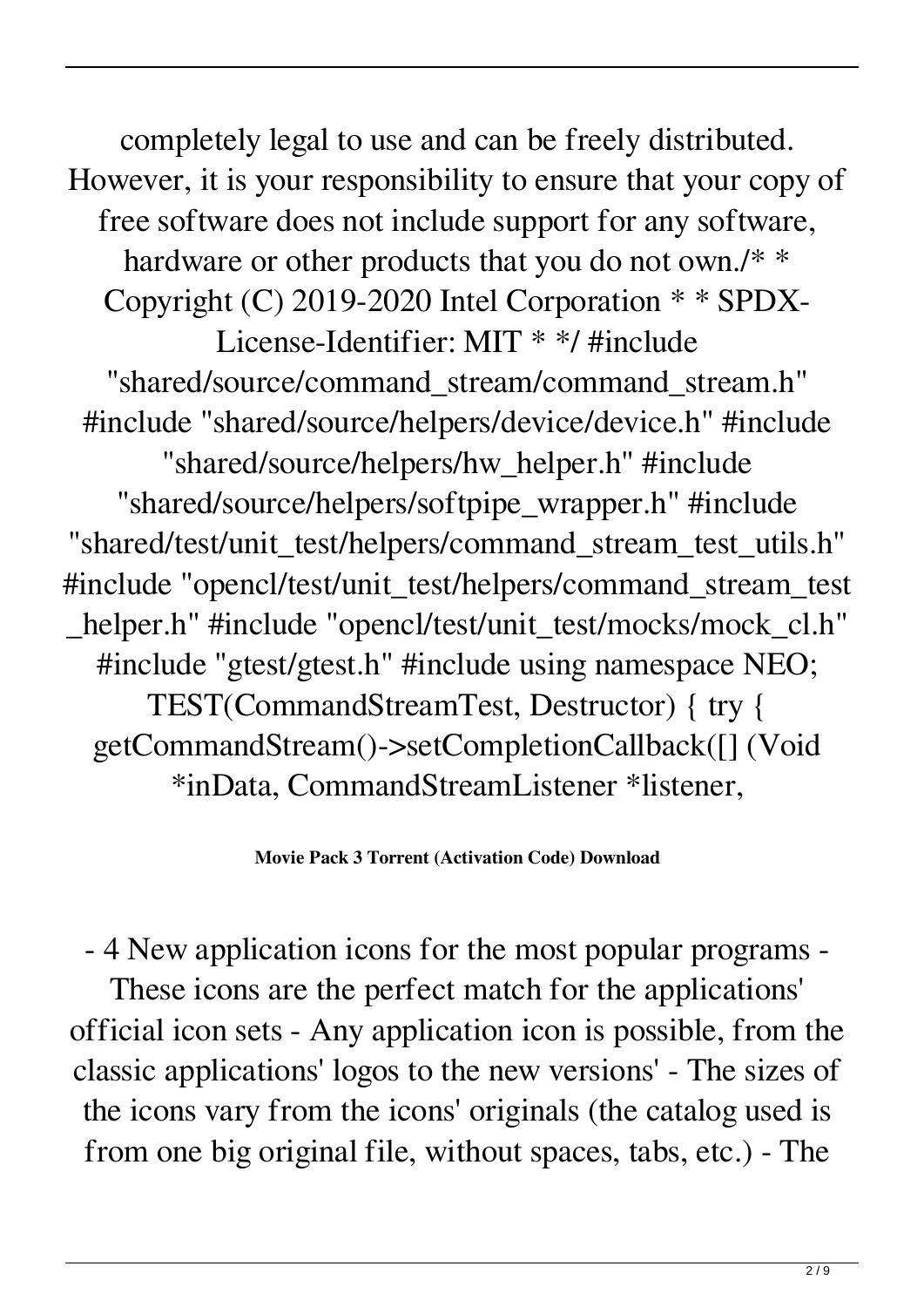largest icon measures 54x36 pixels - The smallest icon measures 24x24 pixels - The 16x16 pixels icons are already included, so you don't need to download it, just to use them - You can add any resolution if you want - You can use your own logos or sell them to us (please don't do it) - You can only use the original logo - Have fun using the icons This is a free pack, but the author asks you to thank him with your support if you like the pack, by sending him a message and write what you liked about the pack QFileListEdit was designed to be a replacement of the OpenDialog. It is a multiselection file list edit component. It offers a number of features unavailable in other components. An example of its use can be found here: QDateTimeEdit is a component that can be used to display dates and times on Windows operating systems. It is a multi-line edit component. It is based on the OpenDialog. The QDateTimeEdit class includes a standard date picker and time picker. LICENSING QFileListEdit is freeware. The author asks for a donation to support the further development of the component. LICENSING QFileListEdit is freeware. The author asks for a donation to support the further development of the component. QLineEdit was designed to be a replacement of the OpenDialog. It is a line edit component. It is based on the OpenDialog. An example of its use can be found here: QDateTimeEdit was designed to be a replacement of the OpenDialog. It is a multi-line edit component. It is based on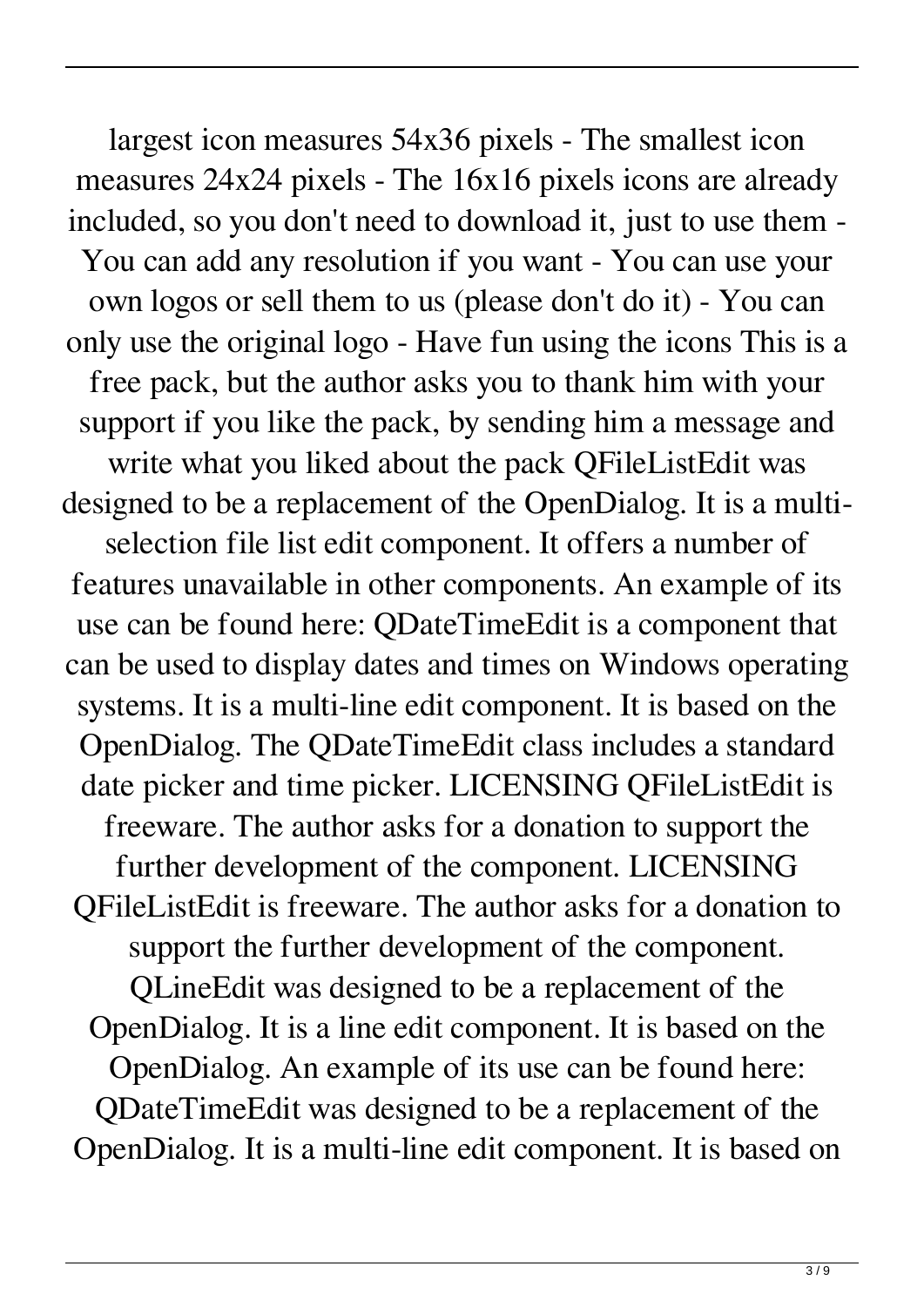the OpenDialog. The QDateTimeEdit class includes a standard date picker and time picker. QFileListEdit was designed to be a replacement of the OpenDialog. It is a multiselection file list edit component. It offers a number 77a5ca646e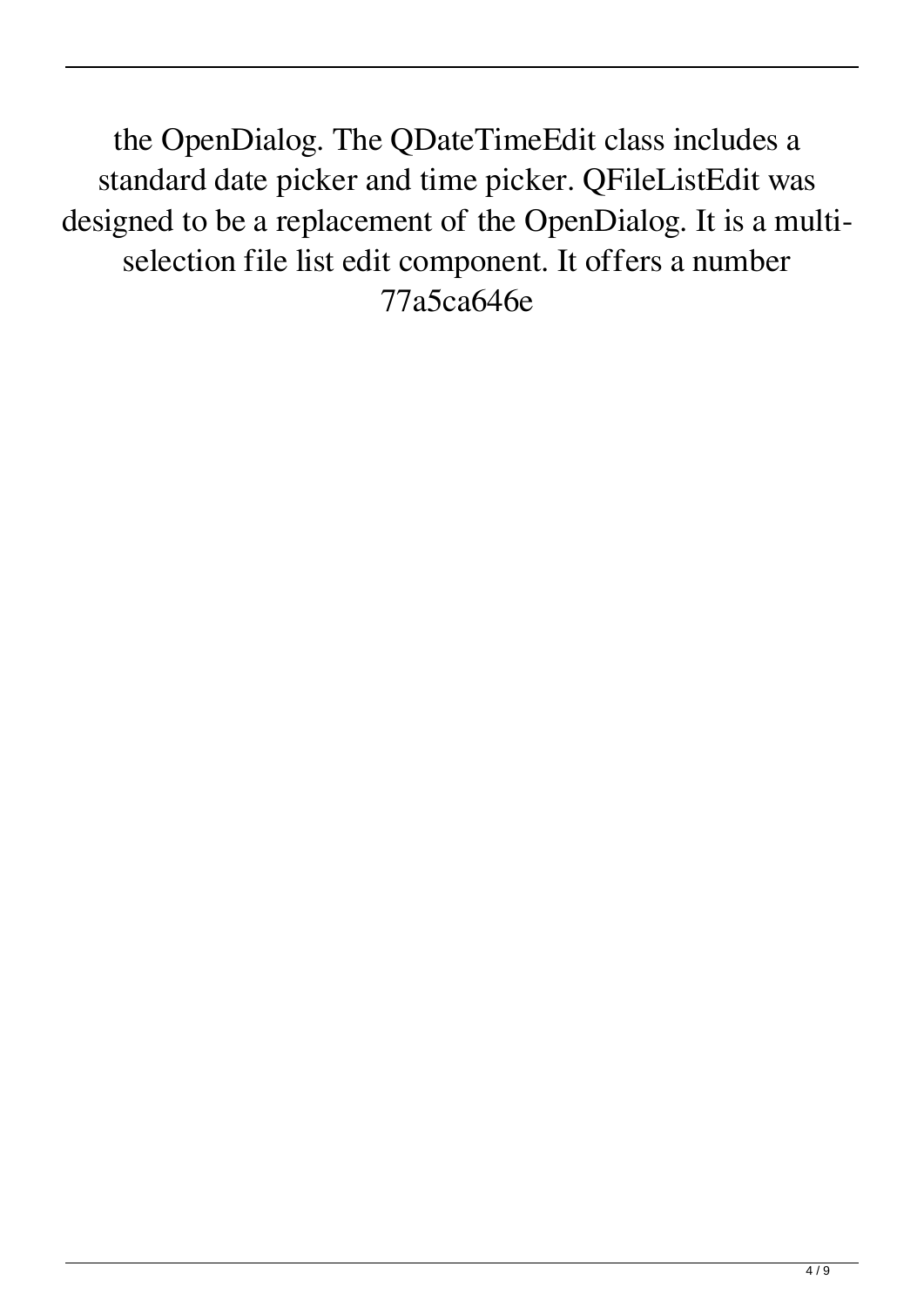Movie Pack 3 offers movie fans the possibility to use their favorite films as application icons. The pack brings to you images from well-known movies, such as Finding Nemo, Devil, Fighting, Fast Five. Try this icon collection and view what it can do for your programs' look!"Do you ever ask yourself why you haven't died yet?" the narrator asks in a newly released trailer for the TV show "Mystery Science Theater 3000." A simple question, and the reply of one mad scientist — the infamous Dr. Clayton Forrester, aka "The Human" — is a refrain that can be heard in this new trailer for the series, which debuts on Netflix next month. The show's legion of fans certainly have an explanation for that. In fact, when you see the new trailer, it's hard to imagine anyone not having an explanation. The show, which launched in 1988, regularly makes fun of the 1980s film genre of science fiction and horror, known as B-movies. The show's heroes, Kevin, Tom Servo and Crow T. Robot, are all robots created by mad scientists who believe they are human. The team goes out on "missions" in wacky, stop-motion style. The episodes feature movie clips, dubbed in an absurd manner, that are meant to be laughs. The show was the brainchild of a mad scientist named Michael J. Nelson, who said it was a reaction against "Star Trek" and other shows that seemed too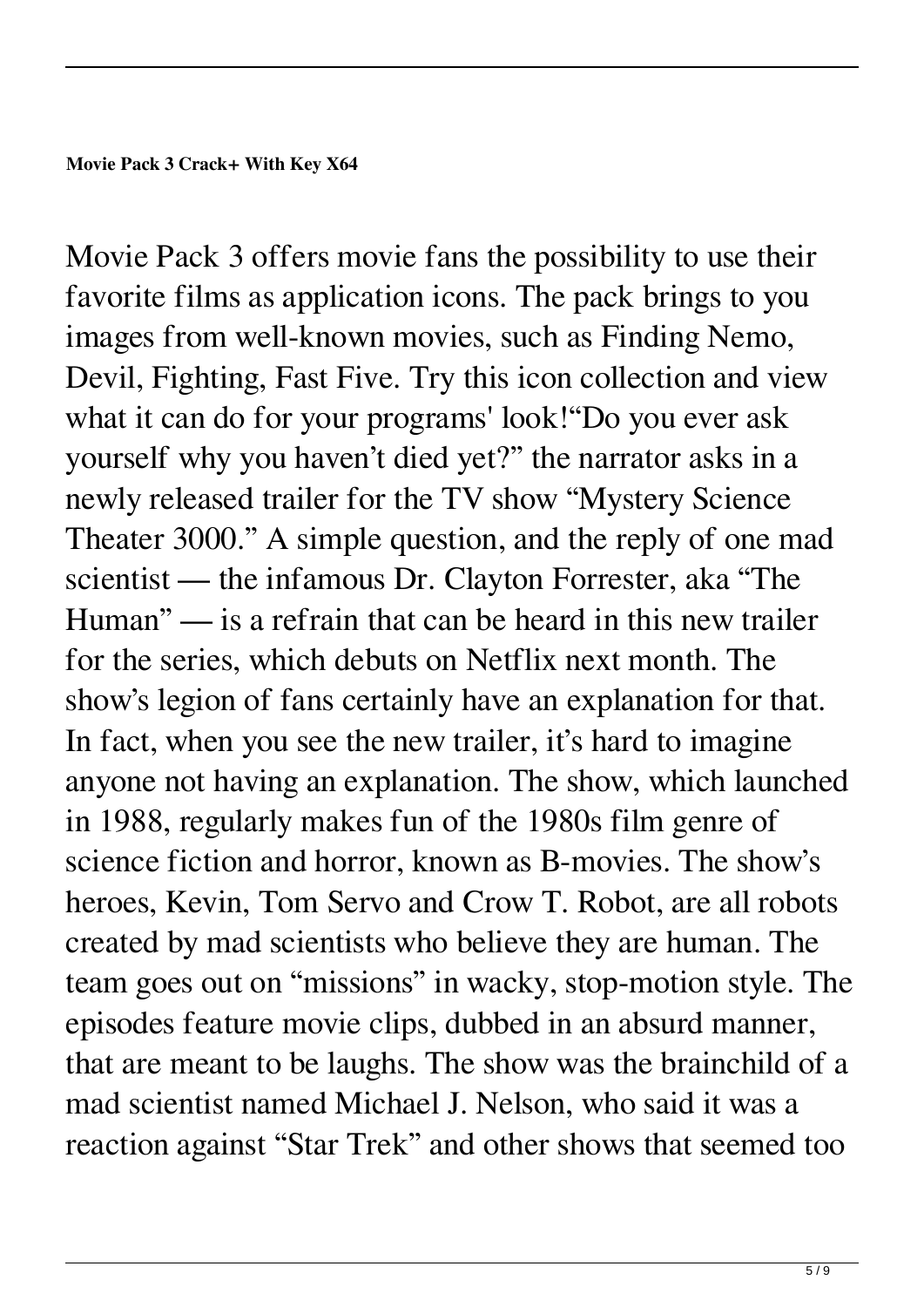serious and serious-minded. "I think we have a rebellious streak in us, and it definitely comes out in our shows," he said in an interview with The Times. "I wanted to be subversive, I wanted to be funny, I wanted to be irreverent, and I wanted to be serious." The show's early seasons took place in the home of Mr. Nelson and his then-girlfriend, Jocelyn Bell Burnell. But the big break came when Joel Hodgson, who played Crow, was cast as lead in a series of live-action films on "Home Movies" (a spinoff of "MST3K") and became a producer. Mr. Hodgson hired a few friends to be part of the show, and the rest is history.

## **What's New In?**

They say that with a little luck, some of your favorite movies will go on to become apps themselves. That's why Popcorn Style designed the movie pack. With a selection of 53 movie images, you'll be sure to find the perfect icon for your apps or the screensavers of your desktop. Requirements: • HD or JPG images Compatibility: XML-2.0/CBR/CBZ/MID/EPS/ M4B/M4R/M4A/WAV/MP3/MP2/MPC/RAR/MOV/SVCD/ DVD/XVID/AVI/MPG/WMV/SWF/AAC/Ska/AIFF/WMA An excellent location in a safe and quiet area, one minute's walk to the beach, public transport and the city centre. The main entrance leads into a very bright and spacious apartment, the living/dining area with stylish furniture, dining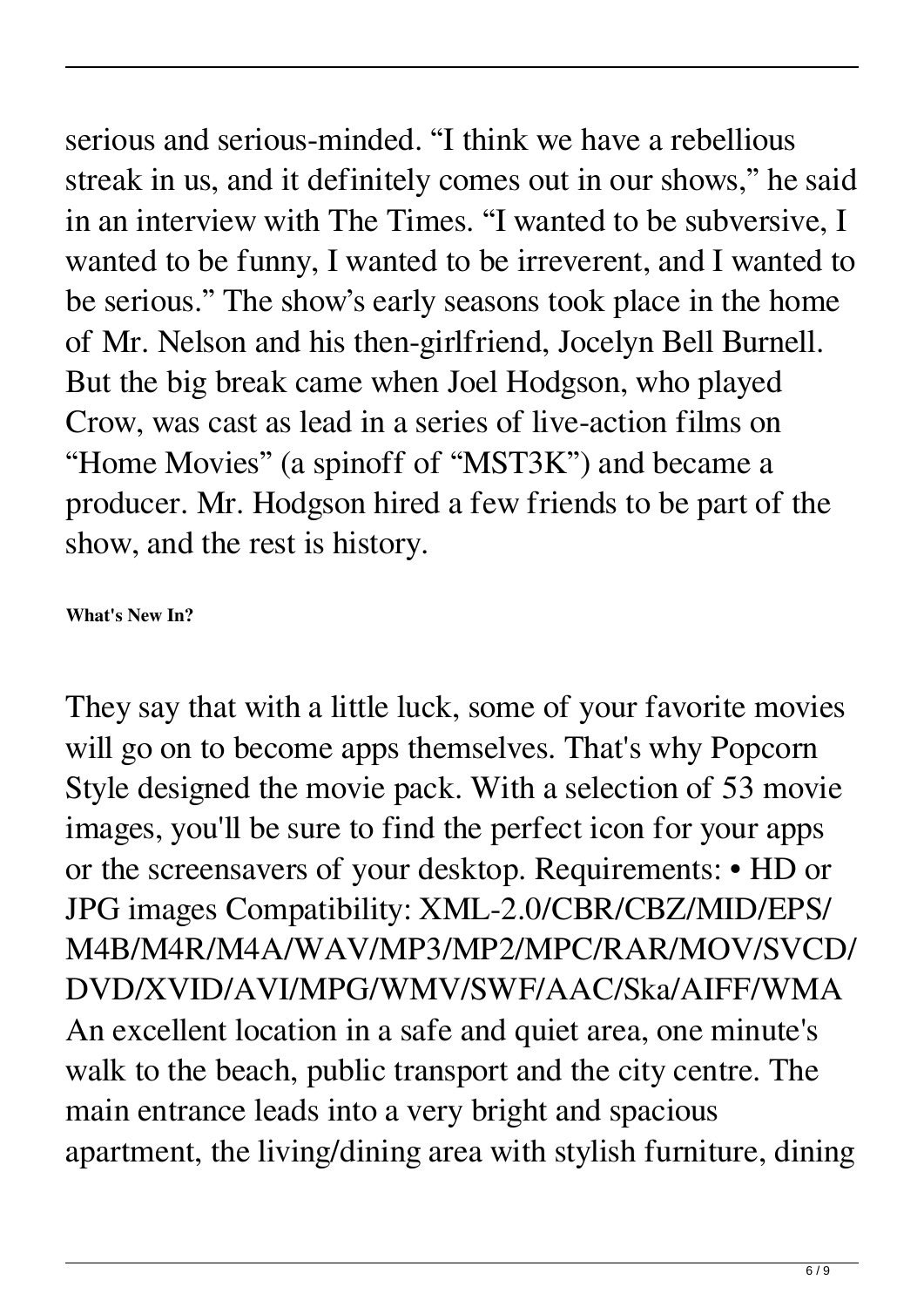room and a well-equipped kitchen. The double bedroom has a built-in wardrobe and the main bedroom with a double bed. The bathroom has a shower. A wonderful apartment in a great location. Neighborhoods A great location in the city centre, this apartment is in a lovely quiet area and minutes from the beach and the public transport. The main entrance leads into a very bright and spacious living/dining area with stylish furniture, dining room and a well-equipped kitchen. The main bedroom has a built-in wardrobe and the second bedroom with a double bed. The bathroom has a shower and the apartment is clean and tidy. Service The apartment was cleaned and ready to be checked on our arrival. A welcome pack was also provided. Guestbook comments from the owner We are very pleased with our new home in Tyne and Wear. The owner was available on the phone throughout the entire stay and responded to our messages quickly. The pictures on the web site are most accurate, especially the bedroom, which is very spacious. We are looking forward to seeing you again and would recommend it to friends, especially if they are looking for a quiet apartment close to a railway station. Property Information Apartment 2 Bedroom Apartment Sleeps up to 6 Ground floor 3 Double bedded 3 x 1.5 Bathroom Features Internet access Safe TV Location The apartment is located in a very good location. It is quiet and yet in the city centre. Amenities Baby equipment Cot Cable/satellite channels Dishwasher Essentials Heating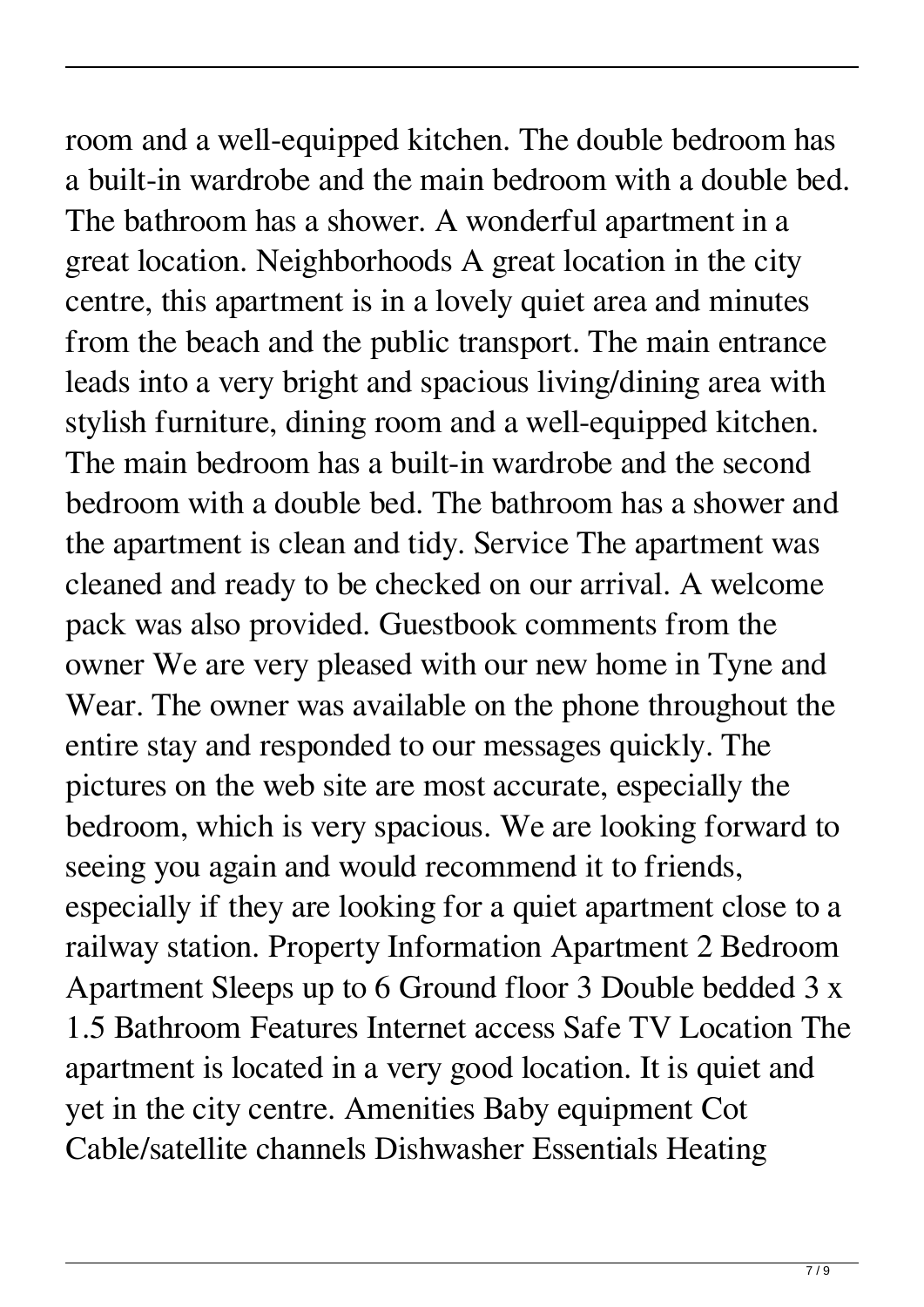Highchair Iron Kitchen utensils Kitchen Linens Living